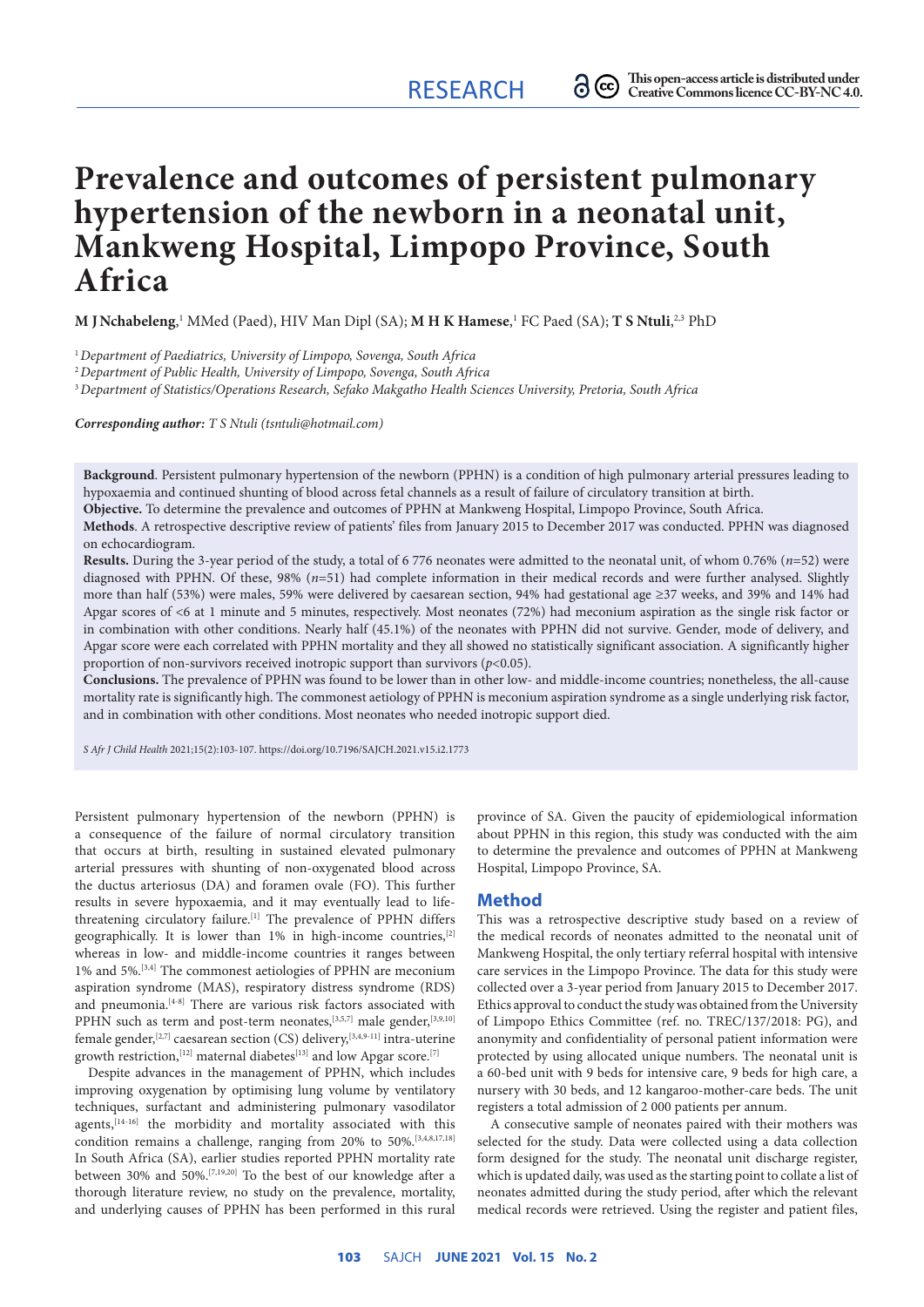the following data were collected: mode of delivery, gestational age (GA) at delivery, gender of the baby, date of birth, Apgar scores (at 1 and 5 minute/s), underlying risk factors of PPHN, treatment received and outcomes. The diagnosis of MAS was made on the basis of typical chest radiographic changes of a neonate born with meconiumcontaining amniotic fluid, and pneumonia is diagnosed in a newborn by means of a chest radiograph and clinical signs of pneumonia. Statistical analyses were performed using the statistical programme STATA version 10.0 (StataCorp., USA). Comparisons between survivors and non-survivors were performed using Fisher's exact test and a *p*-value of ≤0.05 was considered significant.

## **Results**

A total of 6 776 neonates were admitted to the neonatal unit during the 3-year period, of whom 0.76% (*n*=52) were diagnosed with PPHN. Of these, 98% (*n*=51) had complete information in their medical records and were included in the study for further analysis (Table 1). Slightly more than half (53%) were males, 59% were delivered by CS and 94% had a gestational age (GA) ≥37 weeks. An Apgar score of <6 at 1 minute and 5 minutes was seen in 39% and 14%, respectively.

Fig. 1 illustrates the underlying risk factors present in neonates with PPHN. Nearly half (46%) of the neonates had MAS as the single underlying risk factor of PPHN, followed by congenital pneumonia and birth asphyxia accounting for 12% and 6% of the single risk factors, respectively. Some of the neonates had multiple underlying risk factors such as 28% MAS and other diseases (i.e. 20% birth asphyxia; 6% congenital pneumonia and 2% congenital pneumonia/birth asphyxia) and RDS and other conditions 6% (i.e. 2% congenital pneumonia; 2% birth asphyxia and 2% congenital pneumonia/ birth asphyxia).

Nearly half (45%) of the neonates with PPHN did not survive. As shown in Table 2, there was no statistically significant difference in the mortality rates of males and females. The difference in mortality risk among neonates delivered by CS was not statistically significant (*p*>0.05). There was a significant relationship between mortality risk of neonates with PPHN and GA (*p*<0.05).

Regarding clinical intervention, mechanical ventilation was administered to 98% of the neonates with PPHN, whereas sildenafil was administered to 96% of the babies but there was no

|                               | $n(\%)$ |  |
|-------------------------------|---------|--|
|                               |         |  |
| <b>Sex</b>                    |         |  |
| Male                          | 27(53)  |  |
| Female                        | 24(47)  |  |
| Mode of delivery              |         |  |
| Vaginal                       | 21(41)  |  |
| Caesarean                     | 30(59)  |  |
| Gestational age (weeks)       |         |  |
| < 37                          | 3(6)    |  |
| $37 - 42$                     | 45(88)  |  |
| >42                           | 3(6)    |  |
| Apgar score <6 at 1 minute    | 20(39)  |  |
| Apgar score $<6$ at 5 minutes | 7(14)   |  |



*Fig. 1. Distribution of underlying causes of PPHN (RDS = respiratory distress syndrome;* 

*PPHN = persistent pulmonary hypertension of the newborn; others = congenital pneumonia and birth asphyxia; MAS = meconium aspiration syndrome.)*

statistically significant difference between survivors and non-survivors in neonates who received mechanical ventilation and sildenafil (*p*>0.05). Inotropic support was administered to 59% of the neonates with PPHN, and a significantly higher proportion of non-survivors had been on inotropic support than survivors (83% v. 39%; *p*<0.05).

# **Discussion**

From this retrospective study, the prevalence of PPHN was found to be 0.76%, which is higher than the rate of 0.18% reported in the USA.<sup>[2]</sup> However, the prevalence rate found in our study is lower than the rates ranging from 1% to 5% reported in Portugal,<sup>[3]</sup> Egypt<sup>[4]</sup> and Cape Town, SA.<sup>[19]</sup> This PPHN prevalence in our study may possibly have been underestimated. This is because neonates who were admitted and demised before being initiated on treatment for PPHN would not have been included in this study. Moreover, referral bias of patients admitted to this facility may lead to inadequate representation of case prevalence in the study area. In our study, MAS was the leading risk factor for PPHN, accounting for nearly half (46%) of PPHN as a single aetiological factor, and in combination with other conditions in 28% of the cases. Previously, a number of studies have found that MAS is associated with an elevated risk for PPHN.[4-8] In contrast, one study in the USA found infection/sepsis as the most common cause of PPHN.[2] Other potential risk factors for PPHN in our study include congenital pneumonia, birth asphyxia and RDS, which is in agreement with previous studies.<sup>[5,7]</sup>

There are various risk factors independently associated with PPHN. In the present study, the majority (94%) of the neonates were born after 37 weeks' GA. This finding is consistent with studies which found that PPHN is considered a disease of term and post-term neonates.<sup>[3,5,7]</sup> Our findings concur with evidence from studies which reported slightly more (53%) male than (47%) females neonates with PPHN,[3,9,10] but differ from other studies, which found PPHN to be more prevalent among female neonates.<sup>[2,7]</sup> CS delivery was found to be the commonest mode of delivery in our study – similar to previous studies.[3,4,9-11] In contrast, Harerimana *et al*. [7] reported vaginal delivery as the common mode of delivery in their study. In our study, only 14% of the neonates had a 5-minute Apgar score of <6, which is lower than 22% found in a study conducted at Charlotte Maxeke Johannesburg Academic Hospital in Gauteng Province, SA.[7]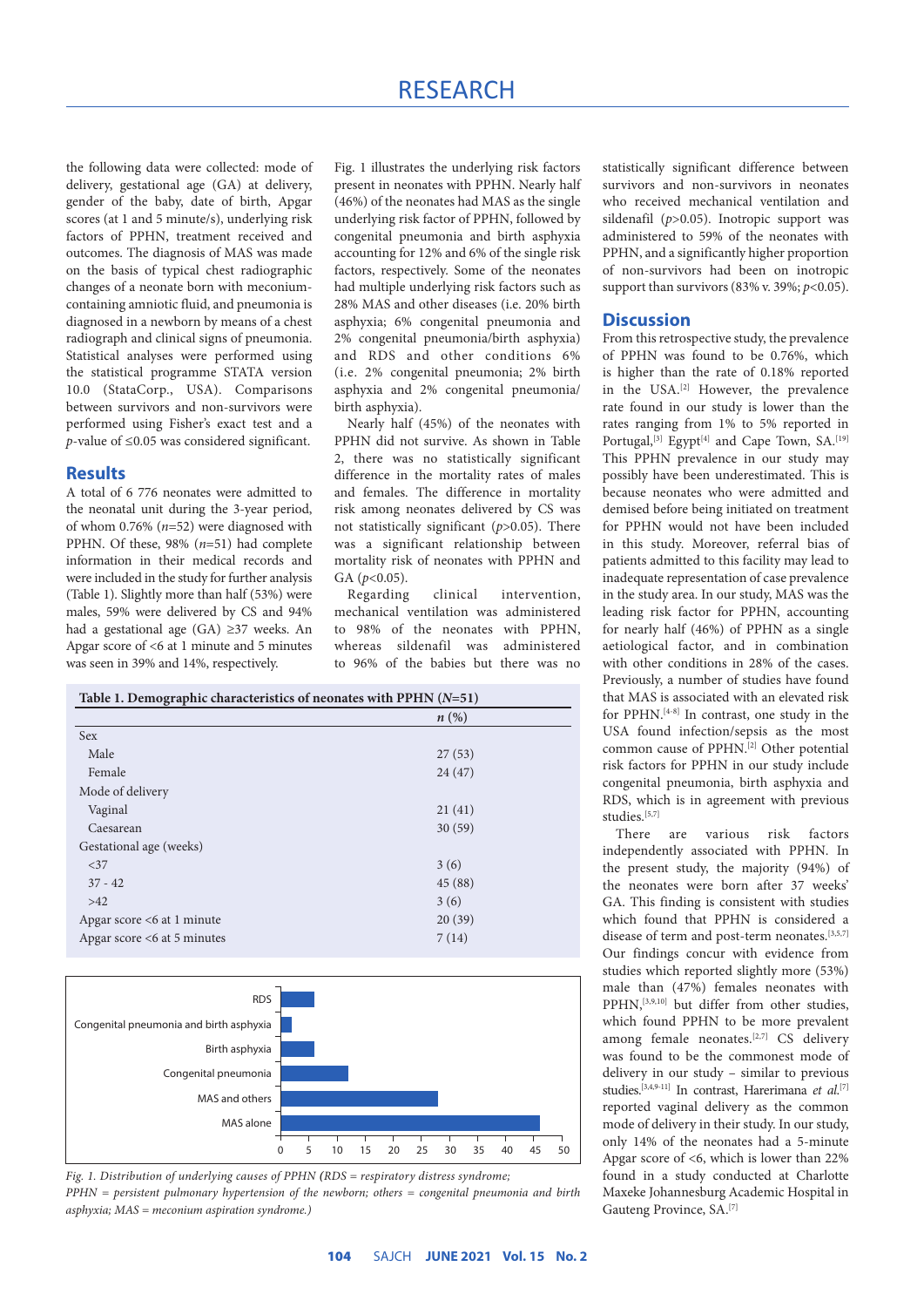|                          | $N(\%)$ | Survivor, $n$ $(\%)$ | Non-survivor, $n$ $(\%)$ | $p$ -value |
|--------------------------|---------|----------------------|--------------------------|------------|
| Sex                      |         |                      |                          |            |
| Male                     | 27(53)  | 17(61)               | 10(43)                   | 0.267      |
| Female                   | 24(47)  | 11(39)               | 13(57)                   |            |
| Mode of delivery         |         |                      |                          |            |
| Vaginal                  | 21(41)  | 12(43)               | 9(39)                    | 1.000      |
| Caesarean                | 30(59)  | 16(57)               | 14(61)                   |            |
| Gestational age (weeks)  |         |                      |                          |            |
| <37                      | 3(6)    | $\boldsymbol{0}$     | 3(13)                    |            |
| $37 - 42$                | 45 (88) | 25(89)               | 20(87)                   | 0.038      |
| $>42$                    | 3(6)    | 3(11)                | $\overline{0}$           |            |
| Apgar score at 1 minute  |         |                      |                          |            |
| <6                       | 20(39)  | 8(29)                | 12(52)                   | 0.149      |
| $\geq 6$                 | 31(61)  | 20(61)               | 11(48)                   |            |
| Apgar score at 5 minutes |         |                      |                          |            |
| <6                       | 7(14)   | 3(43)                | 4(57)                    | 0.687      |
| $\geq 6$                 | 44 (86) | 25(57)               | 19(43)                   |            |
| Clinical intervention    |         |                      |                          |            |
| Inotropes                | 30(59)  | 11(39)               | 19(83)                   | < 0.001    |

The management of PPHN remains a serious challenge, with a high mortality rate reported in low- and middle-income countries. Mortality rates directly or indirectly related to PPHN were found to be 25% in Egypt,<sup>[4]</sup> 29% in India,<sup>[8]</sup> 42% in Mexico<sup>[17]</sup> and 32% in Portugal.[3] A multicentre study conducted in Asian countries (Japan, Kuwait, India, Pakistan, Singapore, and Thailand) found a mortality rate of 20.6%.[18] In SA, several studies reported PPHN mortality rates ranging between 30% and 50%.[7,19,20] Our finding is consistent with these reports, as we found that nearly half (45%) of the neonates with PPHN did not survive. We also attempted to evaluate whether there was any difference between the survivors and non-survivors in relation to demographics and treatment modalities. In line with previous studies,<sup>[19]</sup> a need for inotropic therapy was associated with poor outcome. This is likely because in our study setting, neonates who received inotropes may already have had poor prognosis. Given resource limitations in our setting, several practical measures can be considered to reduce this high mortality. They include close antenatal monitoring and improved perinatal management of patients at risk, with improved neonatal resuscitation skills to reduce the incidence of meconium aspiration and birth asphyxia. The results of our study revealed higher mortality rates among neonates with lower GA similar to other studies.[7,18] A retrospective study conducted in a referral centre in India found that the mean Apgar score at 5 minutes was significantly less in non-survivors.<sup>[8]</sup> Similarly, in our study, the mortality rate was high in the neonates, with a 5-minute Apgar score of <6 but the result was not statistically significant.

### **Study limitations**

The above findings must be considered in the context of the following limitations. As with retrospective studies, any missing data from patient files affect the reliability of the data. There was some incompleteness of notes regarding the mothers' pregnancy and data on the infants: maternal illness, resuscitation post delivery, postnatal age, duration of mechanical ventilation and whether the baby was in/out-born. Some of the cases could have been missed because the neonatal unit register was used as a starting point of data collection and some information might not have been entered. This might have under- or overestimated the prevalence of PPHN. Another limitation is that the study was based on results from a single centre and may not have been representative of a wider profile of PPHN.

# **Conclusions**

The prevalence of PPHN in Mankweng Hospital, a rural tertiary hospital in Limpopo Province, SA, is lower but the all-cause mortality rate is as high as those reported from other resourcelimited facilities. The commonest aetiology of PPHN is MAS as a single underlying risk factor, and in combination with other conditions. Early diagnosis and prompt treatment for PPHN is essential to avoid the need for inotropic therapy, because neonates who needed inotropic support were found to have high mortality. Future studies on this condition should involve multiple neonatal centres.

#### **Declaration.** None.

**Acknowledgements.** The authors acknowledge the management of the hospital for giving us permission to conduct this study. We would also like to extend our appreciation to Andrew Scholtz for proofreading and editing the manuscript.

**Author contributions.** MJN contributed to conceptualisation, data collection and writing of the manuscript. TSN and MHK participated in the data analysis and critically revised the manuscript. All authors reviewed and approved the final manuscript.

**Funding.** None.

**Conflicts of interest.** None.

- 1. Lloyd LG, Smith J. The management of persistent pulmonary hypertension of the newborn: A review. S Afr J Child Health 2016;10(4):194-198. [https://doi.](https://doi.org/10.7196/SAJCH.2016.v10i4.1145) [org/10.7196/SAJCH.2016.v10i4.1145](https://doi.org/10.7196/SAJCH.2016.v10i4.1145)
- 2. [Steurer MA](https://www.ncbi.nlm.nih.gov/pubmed/?term=Steurer MA%5BAuthor%5D&cauthor=true&cauthor_uid=27940508), [Jelliffe-Pawlowski LL](https://www.ncbi.nlm.nih.gov/pubmed/?term=Jelliffe-Pawlowski LL%5BAuthor%5D&cauthor=true&cauthor_uid=27940508), [Baer RJ](https://www.ncbi.nlm.nih.gov/pubmed/?term=Baer RJ%5BAuthor%5D&cauthor=true&cauthor_uid=27940508), [Partridge JC,](https://www.ncbi.nlm.nih.gov/pubmed/?term=Partridge JC%5BAuthor%5D&cauthor=true&cauthor_uid=27940508) [Rogers EE](https://www.ncbi.nlm.nih.gov/pubmed/?term=Rogers EE%5BAuthor%5D&cauthor=true&cauthor_uid=27940508), [Keller](https://www.ncbi.nlm.nih.gov/pubmed/?term=Keller RL%5BAuthor%5D&cauthor=true&cauthor_uid=27940508)  [RL.](https://www.ncbi.nlm.nih.gov/pubmed/?term=Keller RL%5BAuthor%5D&cauthor=true&cauthor_uid=27940508) Persistent pulmonary hypertension of the newborn in late preterm and term infants in California. [Pediatrics](https://www.ncbi.nlm.nih.gov/pubmed/27940508) 2017;139(1):e20161165. [https://doi.](https://doi.org/10.1542/peds.2016-1165) [org/10.1542/peds.2016-1165](https://doi.org/10.1542/peds.2016-1165).
- 3. Rocha G, Baptista MJ, Guimarães H. Persistent pulmonary hypertension of non-cardiac cause in a neonatal intensive care unit. Pulm Med 2012;818971. <https://doi.org/10.1155/2012/818971>